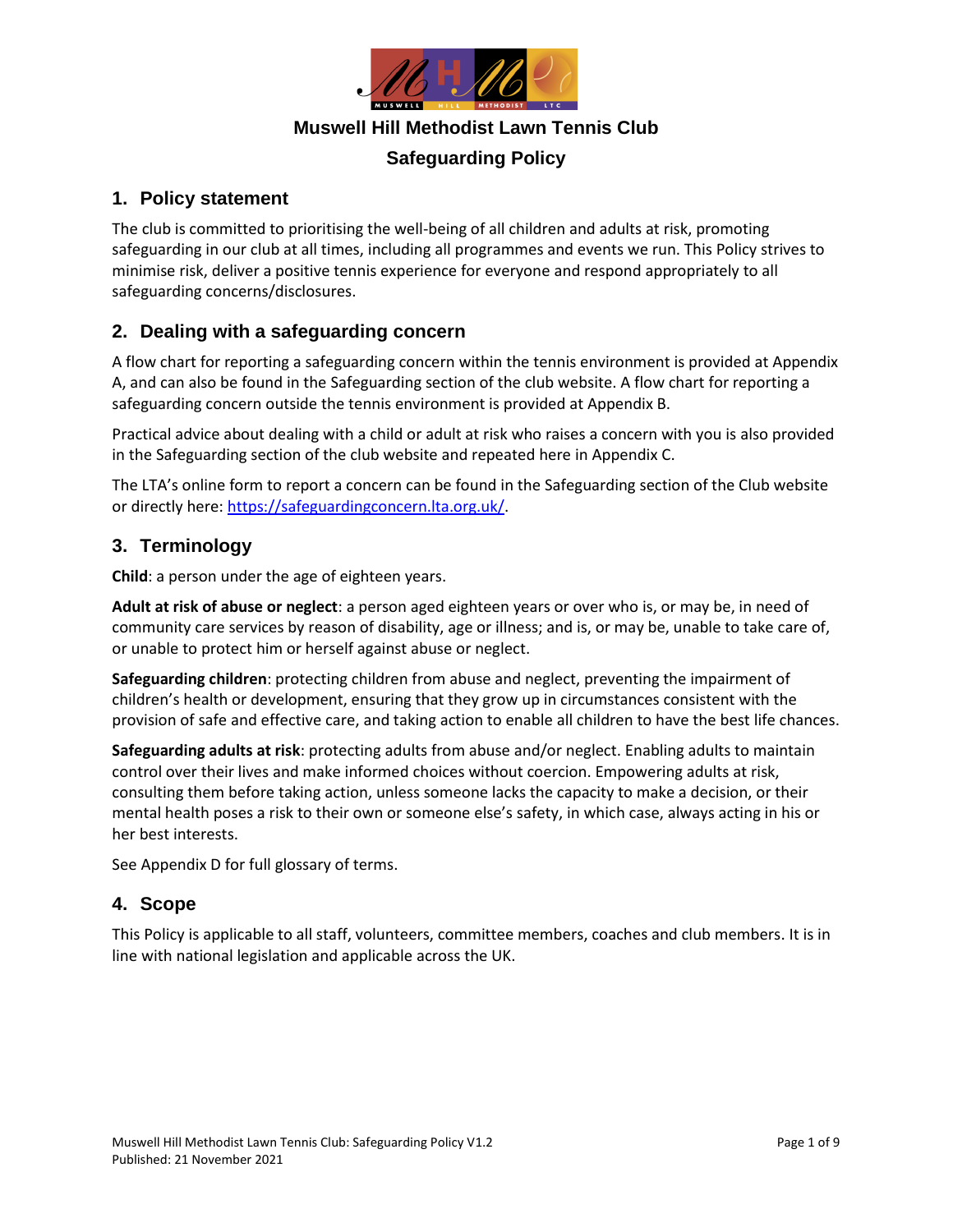# **5. Responsibility for implementation**

#### **Safeguarding is everyone's responsibility:**

#### **not responding to a safeguarding concern is not an option.**

Our club's committee has overall accountability for this Policy and its implementation.

Our club Welfare Officers are responsible for updating this Policy in line with legislative and club developments.

All individuals involved in/present at the club are required to adhere to the Policy and Code of Conduct.

### **6. Where there is a safeguarding concern/disclosure**

The individual who is told about, hears, or is made aware of the concern/disclosure is responsible for following the Reporting a Safeguarding Concern Procedure. Unless someone is in immediate danger, they should inform the club Welfare Officers [\(safeguarding@muswellhilltennis.com\)](mailto:safeguarding@muswellhilltennis.com), County Safeguarding Officer or the LTA Safeguarding Team.

The club Welfare Officers and Safeguarding Leads are responsible for reporting safeguarding concerns to the LTA Safeguarding Team.

The LTA Safeguarding Team is responsible for assessing all safeguarding concern/disclosures that are reported to them and working with the club Welfare Officer and national Safeguarding Leads to follow up as appropriate on a case-by-case basis, prioritising the well-being of the child/adult at risk at all times. Dependent on the concern/disclosure, a referral may be made to:

- The police in an emergency (999)
- Haringey Multi-Agency Safeguarding Hub (MASH): 020 8489 4470 Monday to Friday 9:00am to 5:00pm. Out of hours including weekends, call the Emergency Duty Team 020 8489 0000
- Haringey Prevent (Adult concerns only): 020 8489 3884 or 020 8489 1280 or email [prevent@haringey.gov.uk](mailto:prevent@haringey.gov.uk)
- LTA Safeguarding team: 020 8487 7000 Monday to Friday 9:00am to 5:00pm or email [safeandinclusive@lta.org.uk](mailto:safeandinclusive@lta.org.uk)
- LTA Middlesex County Safeguarding Officer: [judith.loffhagen@lta.org.uk](mailto:Judith.loffhagen@lta.org.uk)

### **7. Breaches of the Safeguarding Policy, Code of Conduct and Reporting Procedure**

Breaches of this Policy and/or failure to comply with the outlined responsibilities may result in the following:

- Disciplinary action leading to possible exclusion from the club, dismissal and legal action
- Termination of current and future roles within the club and roles in other clubs, the LTA, Tennis Wales, Tennis Scotland and the Tennis Foundation*.*

Actions taken by players, parents or carers, staff, consultants, volunteers, officials, coaches inside or outside of the club that are seen to contradict this Policy may be considered a violation of this Policy.

Where an appeal is lodged in response to a safeguarding decision made by the club, the individual should adhere to the club's appeal procedure.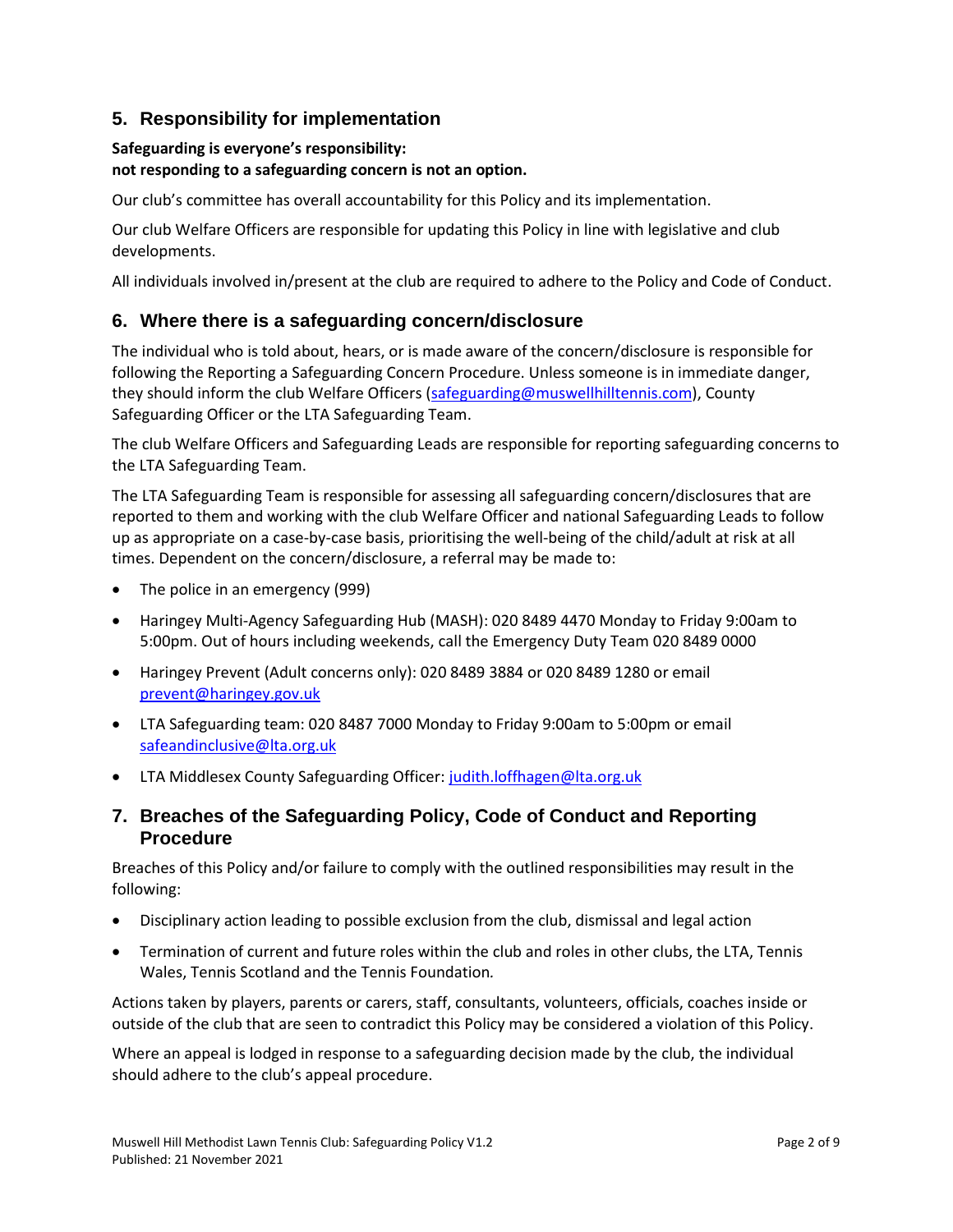### **8. Codes of Conduct**

#### **All members of staff and volunteers agree to:**

- Prioritise the well-being of all children and adults at risk at all times
- Treat all children and adults at risk fairly and with respect
- Be a positive role model. Act with integrity, even when no one is looking
- Help to create a safe and inclusive environment both on and off court
- Not allow any rough or dangerous behaviour, bullying or the use of bad or inappropriate language
- Report all allegations of abuse or poor practice to the club Welfare Officer
- Not use any sanctions that humiliate or harm a child or adult at risk
- Value and celebrate diversity and make all reasonable efforts to meet individual needs
- Keep clear boundaries between professional and personal life, including on social media
- Have the relevant consent from parents/carers, children and adults before taking or using photos and videos
- Refrain from making physical contact with children or adults unless it is necessary as part of an emergency or congratulatory (e.g. handshake / high five)
- Refrain from smoking and consuming alcohol during club activities or coaching sessions
- Ensure roles and responsibilities are clearly outlined and everyone has the required information and training
- Avoid being alone with a child or adult at risk unless there are exceptional circumstances
- Refrain from transporting children or adults at risk, unless this is required as part of a club activity (e.g. away match) and there is another adult in the vehicle
- Not abuse, neglect, harm or discriminate against anyone; or act in a way that may be interpreted as such
- Not have a relationship with anyone under 18 for whom they are coaching or responsible for
- Not to have a relationship with anyone over 18 whilst continuing to coach or be responsible for them.

#### **All children agree to:**

- Be friendly, supportive and welcoming to other children and adults
- Play fairly and honestly
- Respect club staff, volunteers and Officials and accept their decisions
- Behave, respect and listen to your coach
- Take care of your equipment and club property
- Respect the rights, dignity and worth of all participants regardless of age, gender, ability, race, culture, religion or sexual identity
- Not use bad, inappropriate or racist language, including on social media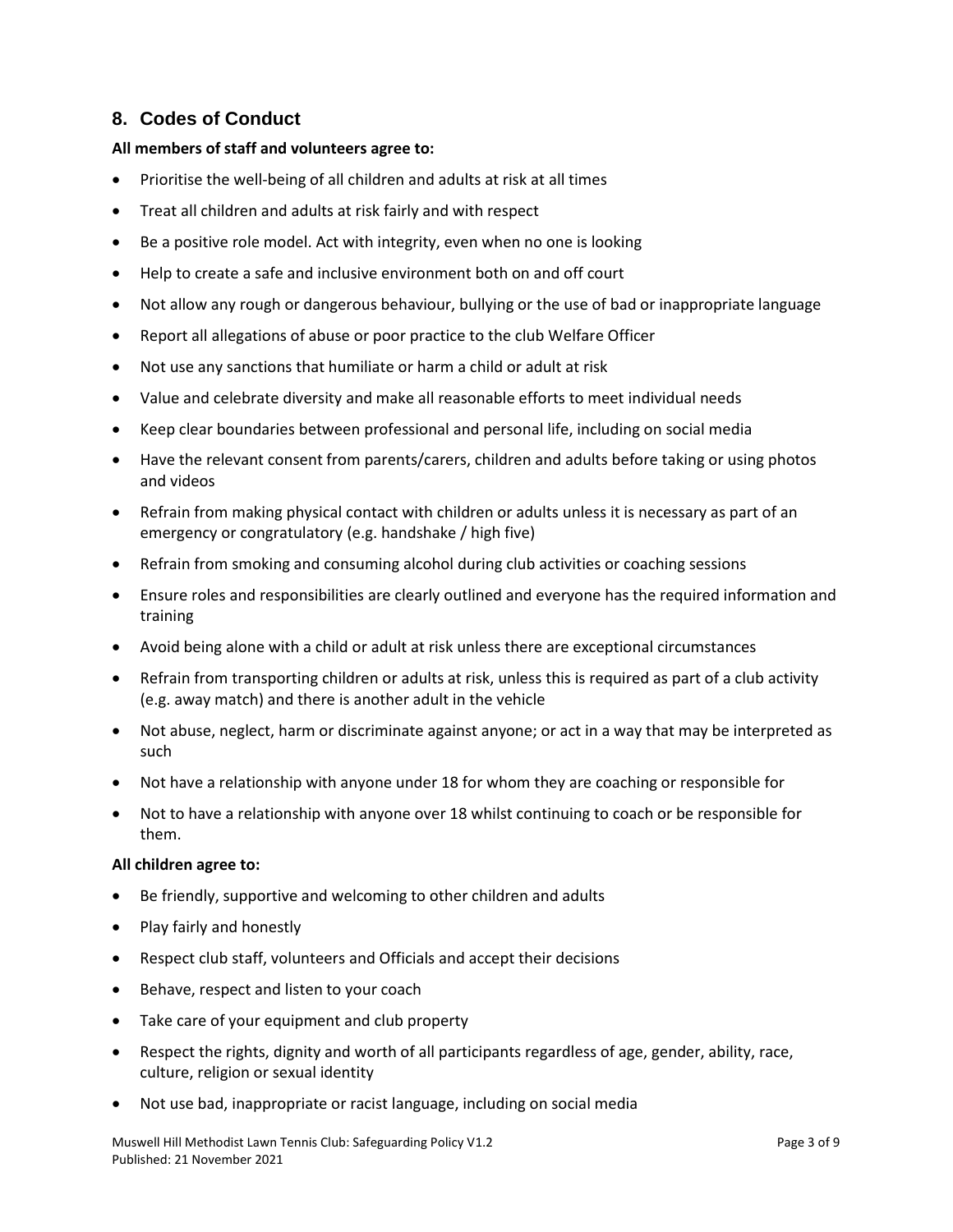- Not bully, intimidate or harass anyone, including on social media
- Not smoke, drink alcohol or drugs of any kind on club premises or whilst representing the club at competitions or events
- Talk to the club Welfare Officer about any concerns or worries they have about themselves or others.

#### **All adults agree to:**

- Positively reinforce your child and show an interest in their tennis
- Use appropriate language at all times
- Be realistic and supportive
- Never ridicule or admonish a child for making a mistake or losing a match
- Treat all children, adults, volunteers, coaches, officials and members of staff with respect
- Behave responsibly at the venue; do not embarrass your child
- Accept the official's decisions and do not go on court or interfere with matches
- Encourage your child to play by the rules, and teach them that they can only do their best
- Deliver and collect your child punctually from the venue
- Ensure your child has appropriate clothing for the weather conditions
- Ensure that your child understands their code of conduct
- Adhere to your venue's safeguarding policy, diversity and inclusion policy, rules and regulations
- Provide emergency contact details and any relevant information about your child including medical history.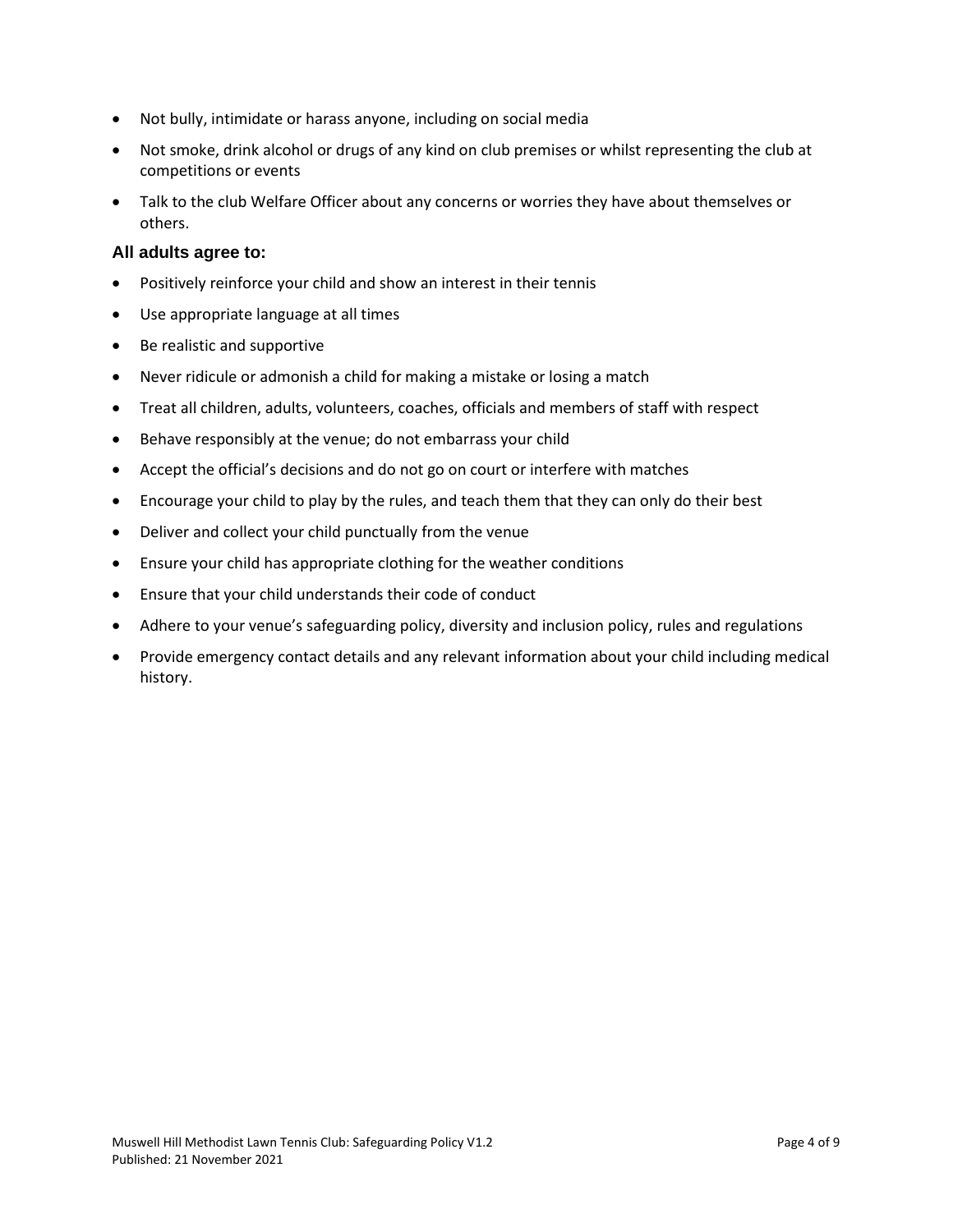#### **Appendix A: Reporting a Safeguarding Concern within the Tennis Environment**

How to respond to concerns that arise within a tennis environment.

For Tennis Wales / Tennis Scotland cases, on-going consultation will take place with them.

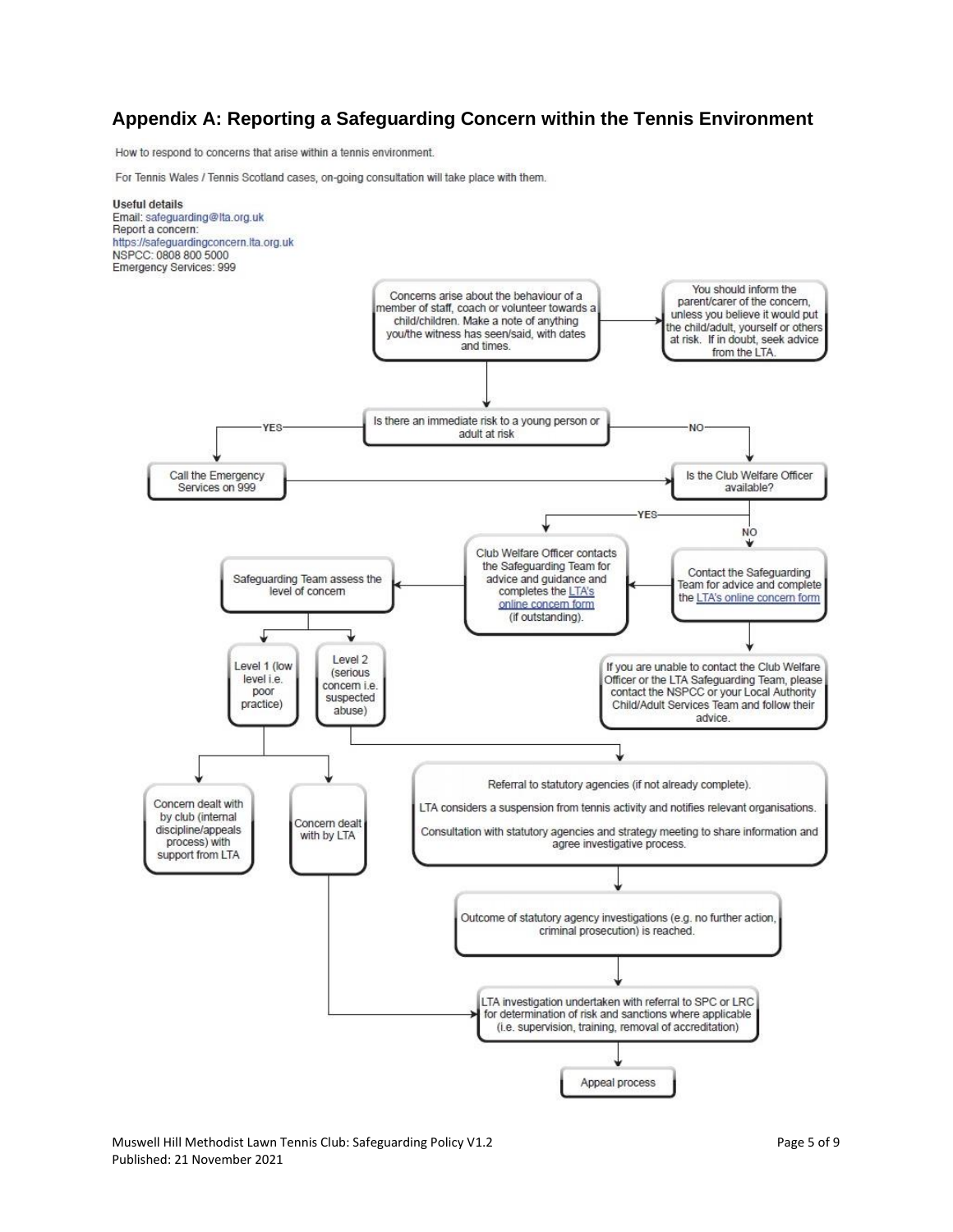# **Appendix B: Reporting a Safeguarding Concern outside the Tennis Environment**

What to do if you are worried that a child is being abused outside the tennis environment (e.g. at home, school or in the community) but the concern is identified through the child's involvement in tennis

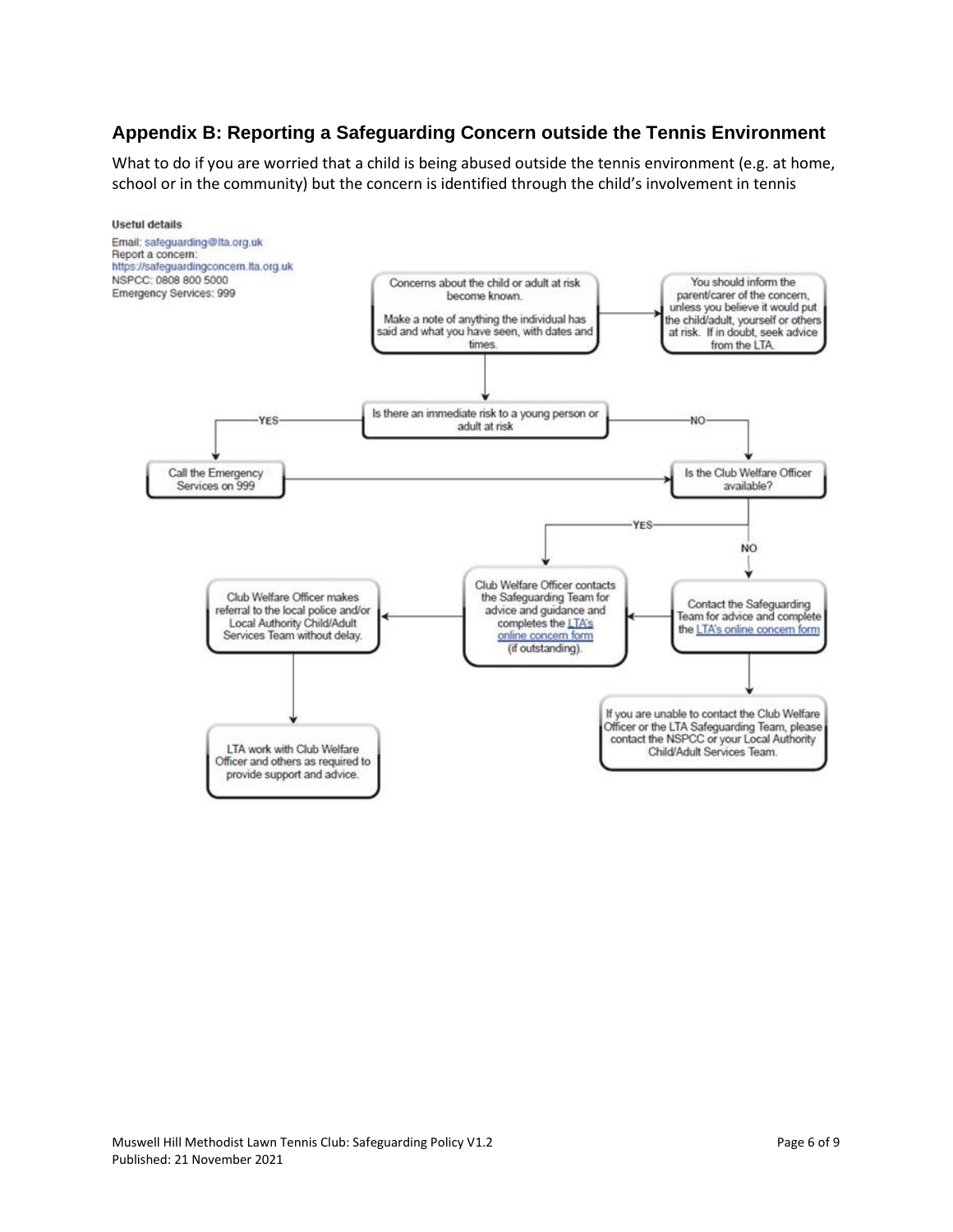### **Appendix C: What to do if a disclosure from a child or adult at risk is made:**

- 1. Reassure the child/adult that s/he is right to report the behaviour
- 2. Listen carefully and calmly to him/her
- 3. Keep questions to a minimum and never ask leading questions
- 4. Do not promise secrecy. Inform him/her that you must report your conversation to the LTA Safe and Inclusive Tennis Team (and the police in an emergency) because it is in his/her best interest
- 5. REPORT IT! If someone is in immediate danger call the police (999), otherwise talk to the LTA Safeguarding Team as soon as possible. Once reported, the Safe and Inclusive Tennis Team will work with you to ensure the safety and well-being of the child/ adult at risk
- 6. Do not permit personal doubt prevent you from reporting the concern/disclosure
- 7. Make an immediate objective written record of the conversation using the LTA Reporting a Concern Form which can be found in the Membership/Emergencies section of the club website. Make certain you distinguish between what the person has actually said and the inferences you may have made. Your report should be sent to the LTA Safeguarding Team within 48 hours of the incident, who will store it safely.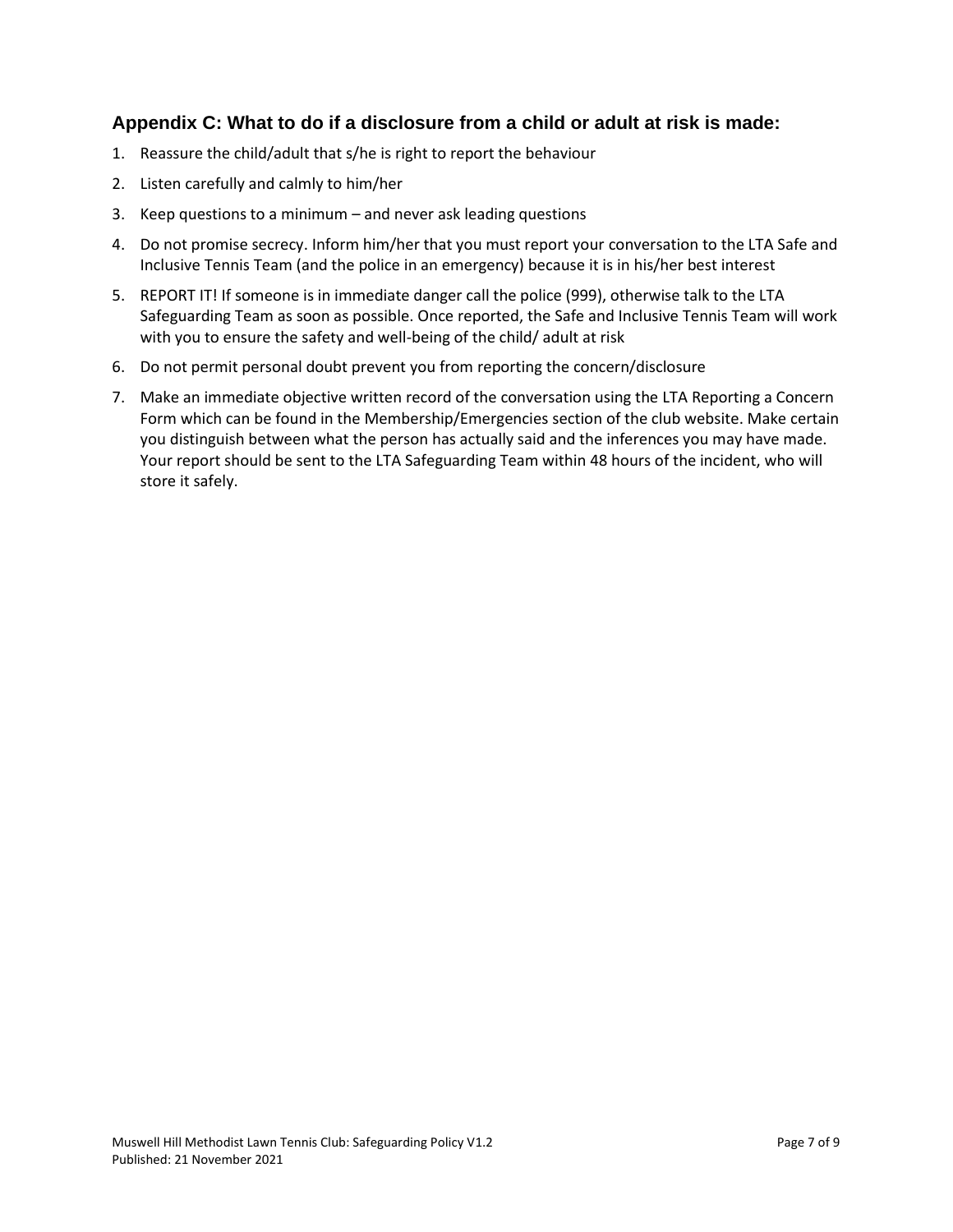# **Appendix D: Glossary of Terms**

**Safeguarding**: protecting children from abuse and neglect, preventing the impairment of children's health or development, ensuring that children are growing up in circumstances consistent with the provision of safe and effective care, and taking action to enable all children to have the best life chances. Enabling adults at risk to achieve the outcomes that matter to them in their life; protecting their right to live in safety, free from abuse and neglect. Empowering and supporting them to make choices, stay safe and raise any concerns. Beginning with the assumption that an individual is best-placed to make decisions about their own wellbeing, taking proportional action on their behalf only if someone lacks the capacity to make a decision, they are exposed to a life-threatening risk, someone else may be at risk of harm, or a criminal offence has been committed or is likely to be committed.

#### **Abuse and neglect:**

**Physical abuse:** A form of abuse which may involve hitting, shaking, throwing, poisoning, burning or scalding, drowning, suffocating or otherwise causing physical harm to a child or adult at risk. Physical harm may also be caused when a parent or carer fabricates the symptoms of, or deliberately induces illness

**Sexual abuse:** Involves forcing or enticing a child or young person to take part in abuse sexual activities, not necessarily involving a high level of violence, whether or not the child is aware of what is happening. The activities may involve physical contact, including assault by penetration (for example, rape or oral sex) or non-penetrative acts such as masturbation, kissing, rubbing and touching outside of clothing. They may also include non-contact activities, such as involving children in looking at, or in the production of, sexual images, watching sexual activities, encouraging children to behave in sexually inappropriate ways, or grooming a child in preparation for abuse (including via the internet). Sexual abuse is not solely perpetrated by adult males. Women can also commit acts of sexual abuse, as can other children

**Emotional abuse:** The persistent emotional maltreatment of a child or adult at risk such as to cause severe and persistent adverse effects on their emotional development. It may involve conveying to a child/ adult at risk that they are worthless or unloved, inadequate, or valued only insofar as they meet the needs of another person; not giving them opportunities to express their views; deliberately silencing them or 'making fun' of what they say or how they communicate. It may feature age or developmentally inappropriate expectations being imposed, including interactions that are beyond a child or adult at risk's developmental capability, as well as overprotection and limitation of exploration and learning, or preventing them participating in normal social interaction. It may involve seeing or hearing the illtreatment of another. It may involve serious bullying (including cyber bullying), causing a child or adult at risk to feel frightened or in danger, or the exploitation or corruption of children. Some level of emotional abuse is involved in all types of maltreatment of a child, though it may occur alone.

**Neglect:** The persistent failure to meet a child/ adult at risk's basic physical and/or psychological needs, likely to result in the serious impairment of their health or development. It may involve a parent or carer failing to:

- provide adequate food, clothing and shelter (including exclusion from home or abandonment);
- protect a child/ adult at risk from physical and emotional harm or danger;
- ensure adequate supervision (including the use of inadequate care-givers); or
- ensure access to appropriate medical care or treatment.

It may also include neglect of, or unresponsiveness to, a child's or adult at risk's basic emotional needs. Neglect may occur during pregnancy as a result of maternal substance abuse.